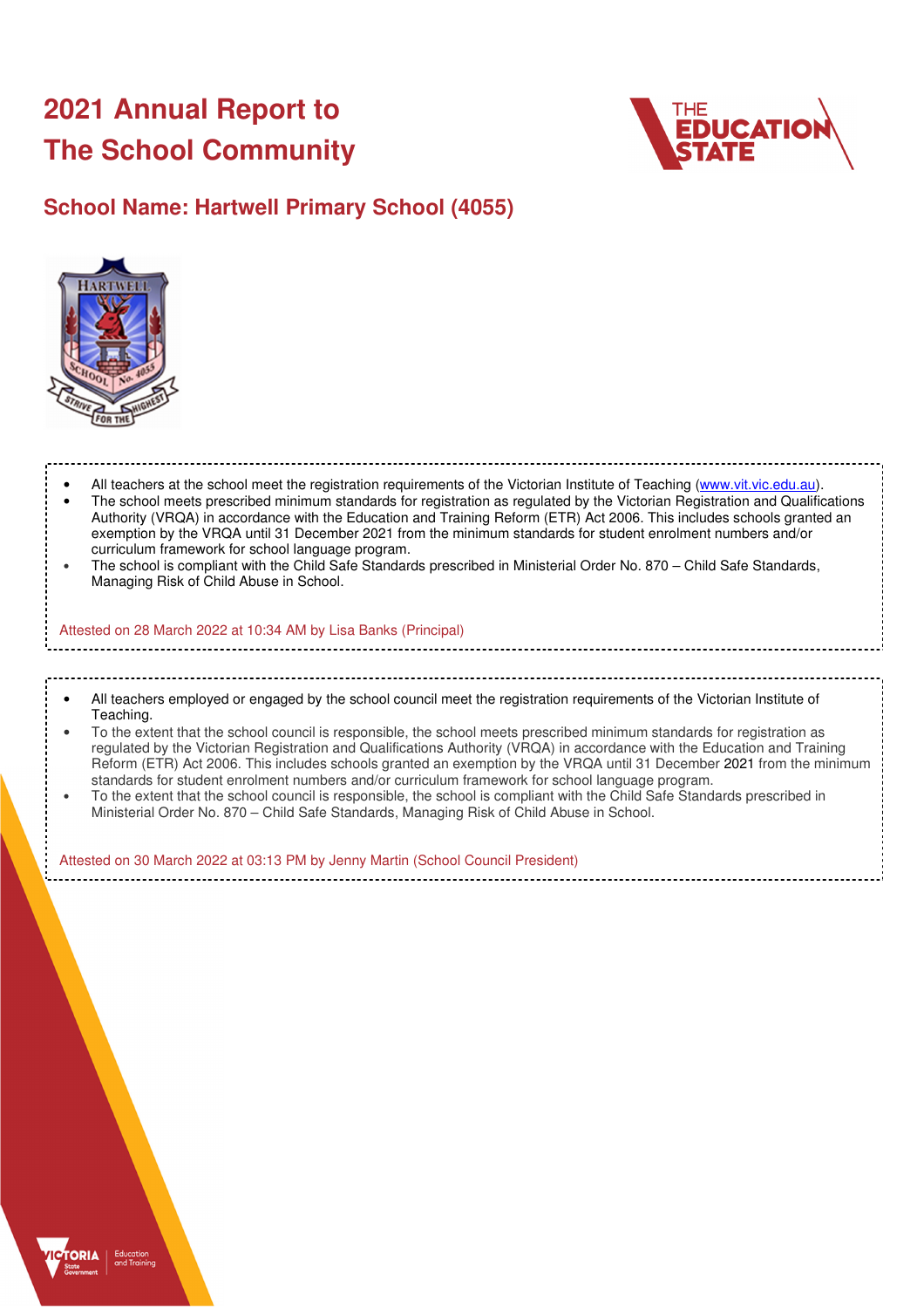

# How to read the Annual Report

## What does the 'About Our School' commentary section of this report refer to?

The 'About our school' commentary provides a brief background on the school, an outline of the school's performance over the year and future directions.

The 'School Context' describes the school's vision, values and purpose. Details include the school's geographic location, size and structure, social characteristics, enrolment characteristics and special programs.

The 'Framework for Improving Student Outcomes (FISO)' section includes the improvement initiatives the school has selected and the progress they have made towards achieving them through the implementation of their School Strategic Plan and Annual Implementation Plan.

### What does the 'Performance Summary' section of this report refer to?

The Performance Summary includes the following:

#### **School Profile**

- student enrolment information
- the school's 'Student Family Occupation and Education' category
- a summary of parent responses in the Parent Opinion Survey, shown against the statewide average for Primary schools
- school staff responses in the area of School Climate in the School Staff Survey, shown against the statewide average for Primary schools

#### **Achievement**

- English and Mathematics for Teacher Judgements against the curriculum
- English and Mathematics for National Literacy and Numeracy tests (NAPLAN).

#### **Engagement**

Student attendance at school

#### **Wellbeing**

Student responses to two areas in the Student Attitudes to School Survey:

- Sense of Connectedness
- Management of Bullying

Results are displayed for the latest year and the average of the last four years (where available). As NAPLAN tests were not conducted in 2020, the NAPLAN 4-year average is the average of 2018, 2019 and 2021 data in the 2021 Performance Summary.

## Considering COVID-19 when interpreting the Performance Summary

The Victorian community's experience of COVID-19, including remote and flexible learning, had a significant impact on normal school operations in 2020 and 2021. This impacted the conduct of assessments and surveys. Readers should be aware of this when interpreting the Performance Summary.

For example, in 2020 and 2021 school-based surveys ran under changed circumstances, and NAPLAN was not conducted in 2020. Absence and attendance data during this period may have been influenced by local processes and procedures adopted in response to remote and flexible learning.

Schools should keep this in mind when using this data for planning and evaluation purposes.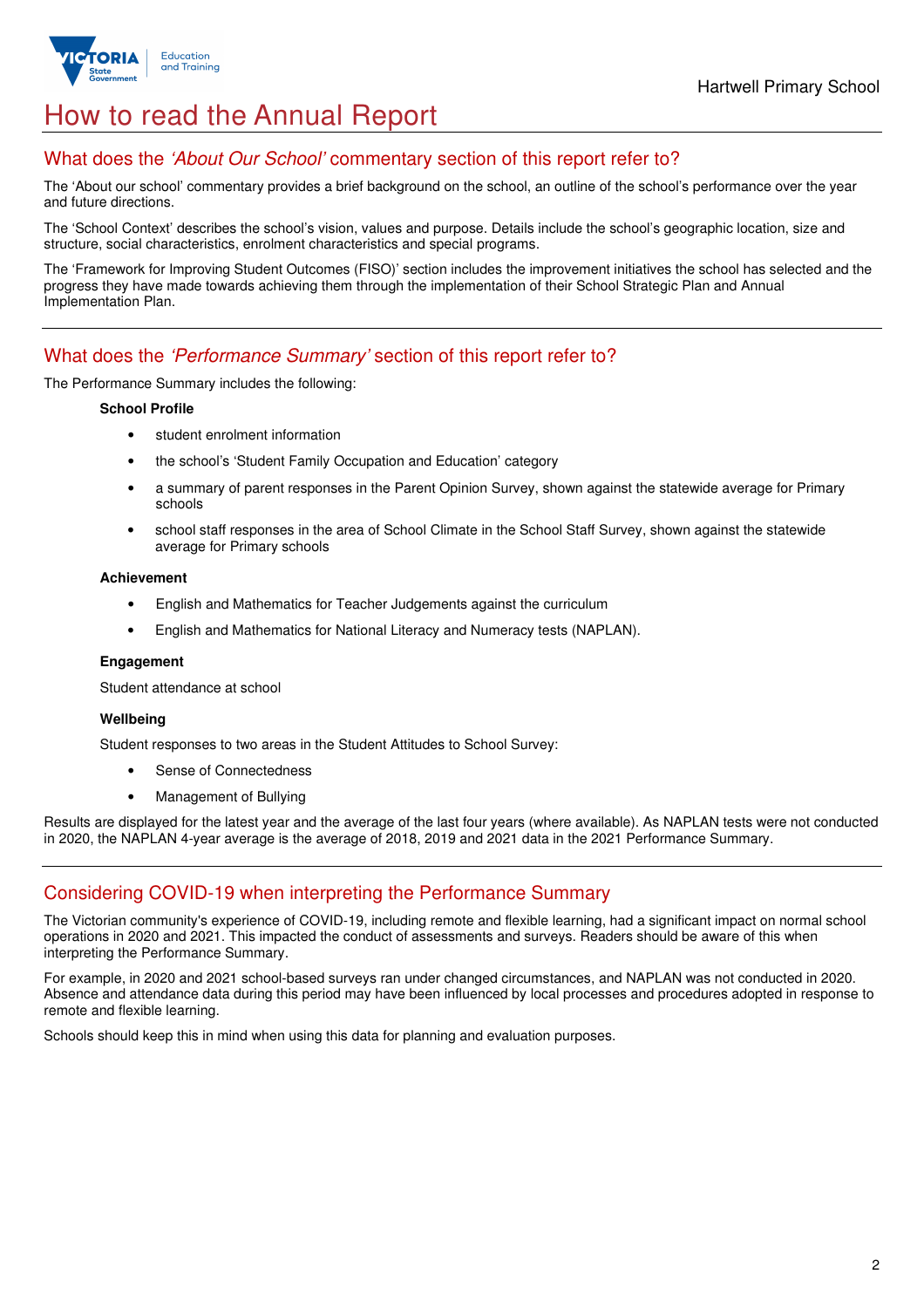

# How to read the Annual Report (continued)

### What do 'Similar Schools' refer to?

Similar Schools are a group of Victorian government schools with similar characteristics to the school.

This grouping of schools has been created by comparing each school's socio-economic background of students, the number of non-English speaking students and the school's size and location.

## What does 'NDP' or 'NDA' mean?

'NDP' refers to no data being published for privacy reasons or where there are insufficient underlying data. For example, very low numbers of participants or characteristics that may lead to identification will result in an 'NDP' label.

'NDA' refers to no data being available. Some schools have no data for particular measures due to low enrolments. There may be no students enrolled in some year levels, so school comparisons are not possible.

Note that new schools only have the latest year of data and no comparative data from previous years. The Department also recognises unique circumstances in Specialist, Select Entry, English Language, Community Schools and schools that changed school type recently, where school-to-school comparisons are not appropriate.

# What is the 'Victorian Curriculum'?

The Victorian Curriculum F–10 sets out what every student should learn during his or her first eleven years of schooling. The curriculum is the common set of knowledge and skills required by students for life-long learning, social development and active and informed citizenship.

The Victorian Curriculum is assessed through teacher judgements of student achievement based on classroom learning.

The curriculum has been developed to ensure that school subjects and their achievement standards enable continuous learning for all students, including students with disabilities.

The 'Towards Foundation Level Victorian Curriculum' is integrated directly into the curriculum and is referred to as 'Levels A to D'.

'Levels A to D' may be used for students with disabilities or students who may have additional learning needs. These levels are not associated with any set age or year level that links chronological age to cognitive progress (i.e., there is no age expected standard of achievement for 'Levels A to D').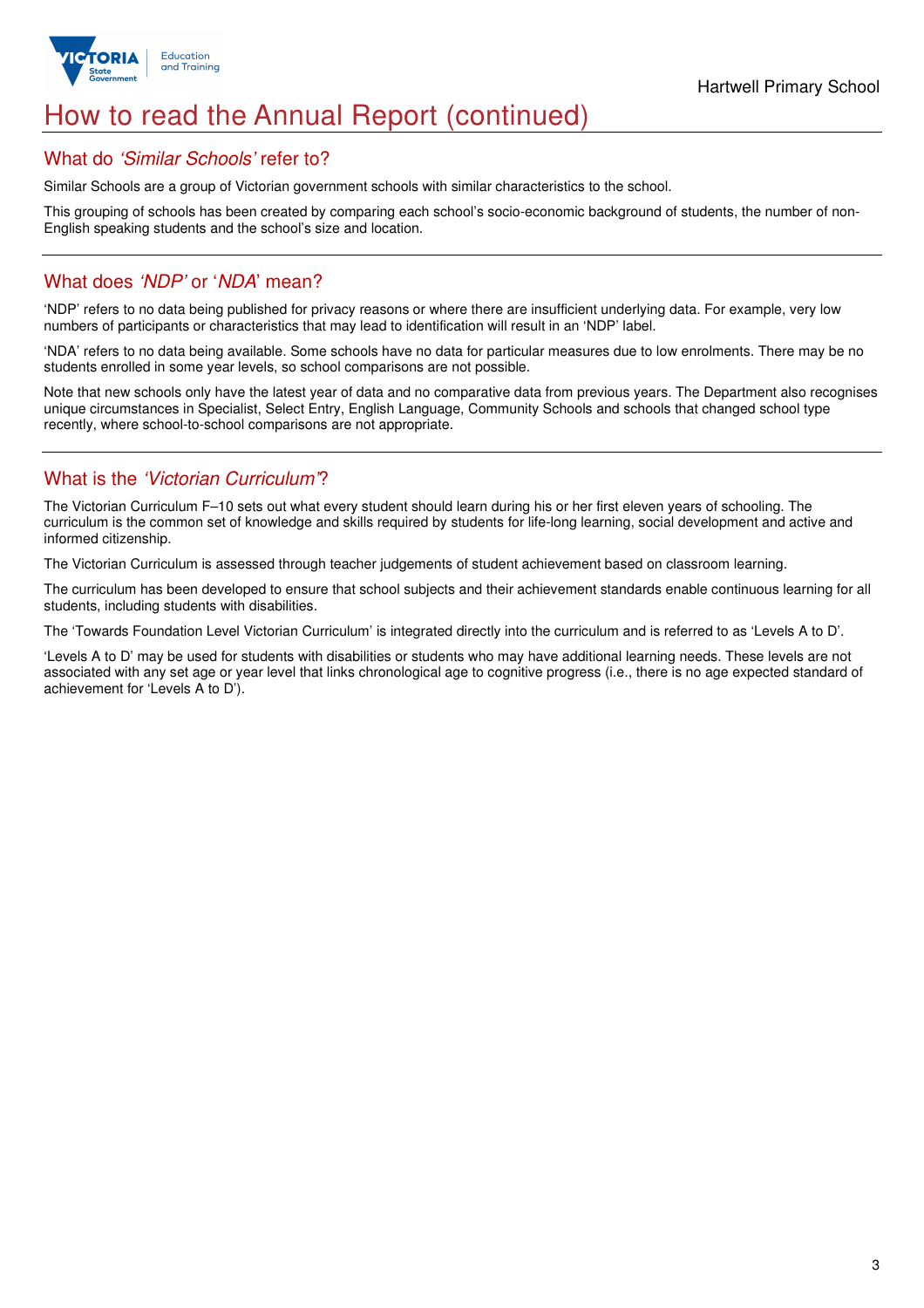

# **About Our School**

## School context

Our vision for Hartwell Primary School is to personalize learning for each student and to create a learning community of lifelong learners. We are committed to continuous improvement and maximizing achievement levels for all students with the development of excellence in teaching and learning throughout the school.

To realize this vision, we have identified Key Improvement Strategies that continue to 'build effective teams and meaningful relationships' and a curriculum model with a focus on 'student engagement through a personalized curriculum'. Our emphasis is to build a learning community driven by a focus on our school values of: Respect, Optimism, Co-operation, Empathy and Integrity. Thus enabling students, staff and parents to have a shared understanding and high expectations. By ensuring that each individual student at Hartwell Primary School has every opportunity to learn and succeed, we are preparing them for a successful lifelong learning experience.

We are proud to have a strong partnership with our community (staff and parents), and a high level of participation :on School Council, as classroom helpers, in the maintenance and development of our school grounds, fundraising and social activities. We believe opportunities for the teachers to develop their skills are essential and so the results of our staff satisfaction (2021) survey, which is about school climate and professional learning, were particularly pleasing. This puts us in the top bracket of schools in the State for staff satisfaction.

Hartwell has 32 Teachers, 8 Specialist Teachers, 4 tutors,13 ESS staff (Administration, Integration Aides and School Nurses) and 3 Principal Class. We offer students an attractive, safe, stimulating learning environment. We have developed innovative and flexible teaching practices in our refurbished, modern school environment and take pride in using the collective talents of the teachers, engaging consultants to ensure our teachers have the most up to date skills and understanding to teach the curriculum and a range of modern furniture and equipment to improve students' learning opportunities.

We pride ourselves on excellence in the core subjects of Literacy and Numeracy. By incorporating a strong inquiry program in all other curriculum areas, our students develop their skills and understandings through the learning assets of collaboration, self-management, thinking, communication and research. Students at Hartwell participate in the specialist teaching areas of Science, Visual Arts, Physical Education and Health, Performing Arts, LOTE (Language Other then English) and Library. As a school and community we are strongly committed to developing the whole child (academically, socially, emotionally and physically) and utilize programs such as Restorative Practices, Social Skills, Respectful Relationships and The Resilience Project to promote and develop strong health and wellbeing for our students, staff and community.

# Framework for Improving Student Outcomes (FISO)

The first initiative from FISO that we continue to implement is 'Excellence in Teaching and Learning – Building Practice Excellence'. At Hartwell we believe this is the most important aspect of our work. We have a large focus on collaboration and teacher teaming and this emphasis continued in 2021. With a strong focus on learning, catch-up and extension in response to the impact of the pandemic, we enabled teachers to collaborate through team meetings held during school hours with a clear focus on student achievement, student engagement and student wellbeing. During remote learning team meetings were paramount in ensuring a successful remote teaching and learning program. Consistency and communication were a high priority for our staff, with daily planning meetings, use of assessment to drive targeted teaching and learning for each student, shared documents and virtual platforms such as WebEx allowing staff, students and parents connection in yet again a very different school year.

Our second initiative based on 'Curriculum Planning and Assessment' ensured we continued to engage external consultants for Writing and Number to lead, role model and give critical feedback and to ensure consistency with the ultimate goal of improving teacher knowledge in teaching Writing and Number and importantly to ensure consistency in teaching across the school. Best practice has been achieved through the provision of continuums to guide the teaching of Writing and Number and the use of a clear Instructional model for teaching and learning. Students continued to be aligned to a developmental curriculum to ensure they were taught at their point of need and provided with an engaging and challenging personalized learning plan.

Two established learning specialists teachers in Literacy and Numeracy continued to oversee and further develop the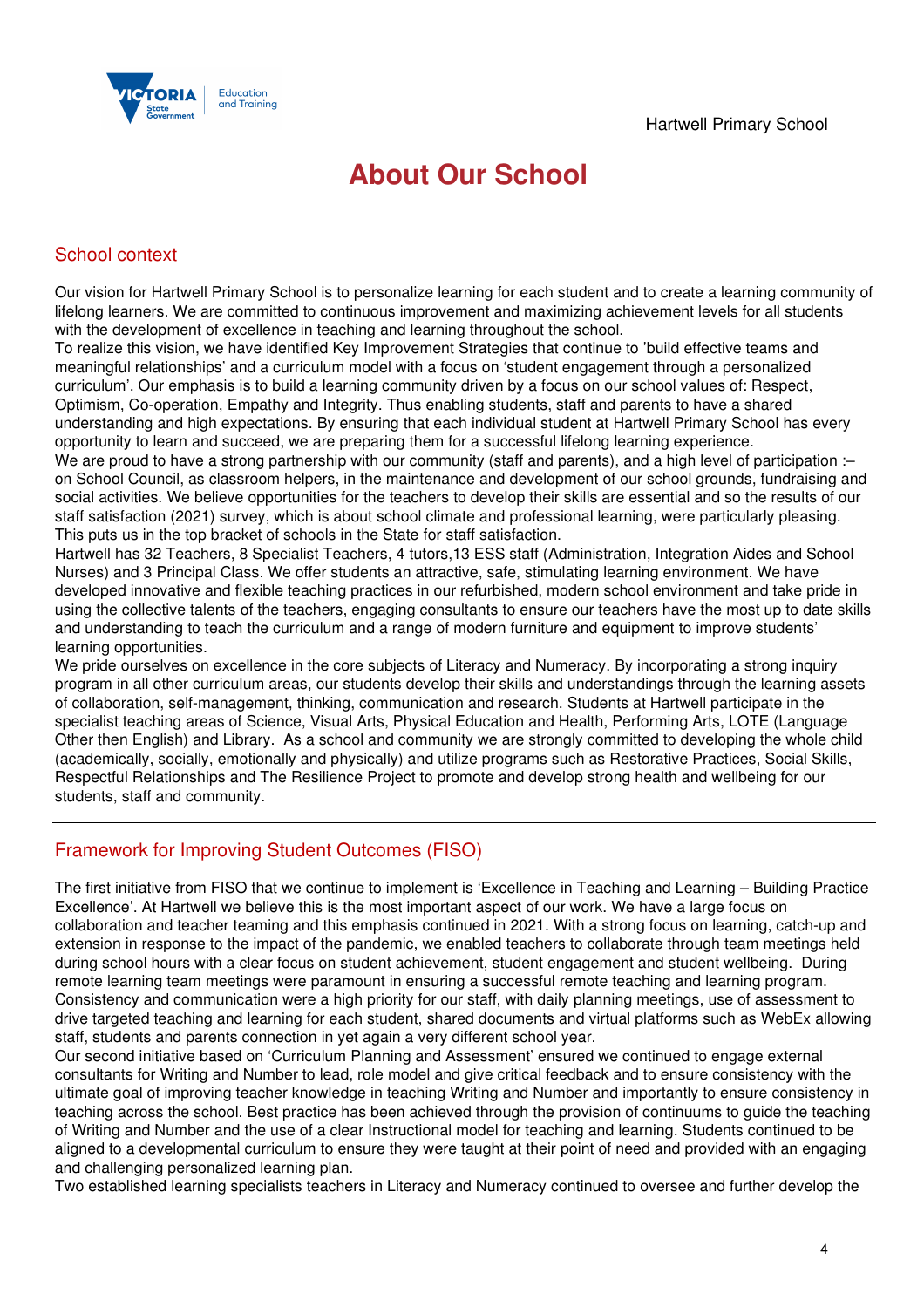# Hartwell Primary School



already strong English and Maths curriculum. Through the Tutor Learning Initiative and allocation of resources through school budgets we engaged four teachers/tutors to work with identified students requiring additional support in their learning program. Whilst we minimized many of the professional learning opportunities for the year, when school returned onsite we continued to engage with consultants remotely. This has supported our continuing development of teaching and learning in each curriculum area and investment in developing the capacity of each staff member. A strong focus on developing 'Student Voice and Agency' with the students was promoted during 2021. Onsite, students continued to be trained as peer mediators and develop their skills in leadership. We focused strongly on selfmanagement during remote learning and provided activities that allowed students to self-direct learning as appropriate. Students from Years 2 - 6 were given much more flexibility and agency with regards to choosing their work and completing it than ever before. This looked slightly different in every year level and included work menus, activity grids, podcasts etc. As well as being able to choose the order in which they completed their work, students were also able to choose the way in which they presented their learning. This shift in responsibility continues to develop and has been an exciting aspect of remote learning and has the potential to continue to build student agency with primary school aged students.

Our third initiative, 'Professional Leadership – Building Leadership Teams' centered on the continued development of a coaching culture at Hartwell. We continued to provide opportunities for leadership across the school and to build the capacity of our newly appointed team leaders, allowing us to share strong collaborative practices that were already in place by using our 'coaching' model to provide the new leaders with support and guidance as required. As we went through the year and again pivoted between onsite and remote learning, we ensured that there were regular meetings for our team leaders ensuring all staff were well-supported and connected together. This also ensured continuity of teaching and learning for the students, teachers and in turn our community.

The final FISO initiative implemented 'Creating a Positive Climate for Learning – Empowering Students and Building School Pride' continued to evolve and be a high focus area particularly during remote learning and ensured students had the opportunity for connection with their peers and teachers. Our goals to build 'happy, active and healthy kids' and connected schools' was a clear priority for Hartwell during what became our second year of managing a pandemic in schools. Our strong focus on student wellbeing and the development of the whole child – academically, socially, emotionally and physically played an important role for the Hartwell community as well as looking for opportunities to ensure as a whole school we stayed connected during periods of remote learning . We continued to implement programs to promote gratitude, empathy, resilience and optimism through our successful programs and partnership with The Resilience Project and embed school wide programs of Restorative Practices, Social Skills and Respectful Relationships.

# Achievement

In 2021 our school completed its four year strategic review. The review indicated a number of strengths and highlights for our school including:

- the high level collaborative practices across the school (teacher, student and community)

- consistent high level teaching practices were evident in all aspects of the teaching and learning program

- the remote learning program was overwhelmingly endorsed by parents and students as being innovative and effective in its approach to catering for all students with a targeted curriculum and a strong focus on student/parent/teacher health and wellbeing, including a well-planned curriculum, programs and strategies for developing the the 'whole child' (academically, socially, emotionally and physically).

At Hartwell Primary School we were delighted to view the high level of achievements in student learning, particularly when considering the interruptions from the pandemic. NAPLAN results indicate we have very able students and we are pleased that the school comparison data in 2021 clearly showed that students are demonstrating their ability. Our student results in Year 3 and Year 5 Reading and Numeracy are exceptionally strong and above similar schools. Historically, our results in all areas are well-above the state average. This shows that our students continue to maintain their learning and improve their skills and understandings of the curriculum as they transition through school. An outstanding achievement in 2021 was the significant number of students in Year 5 who made high gains (growth) indicating that their learning continued to progress at or above the expected rate. Again a particularly pleasing result when considering the challenges of remote and flexible learning in 2020 and 2021 and a testament to efficacy the teaching and learning programs at our school.

Our Key Improvement Strategies ensured that we continued to strengthen and maintain high quality teaching and learning for all students at Hartwell. In 2021 teachers used a wide variety of assessment, feedback and diagnostic tools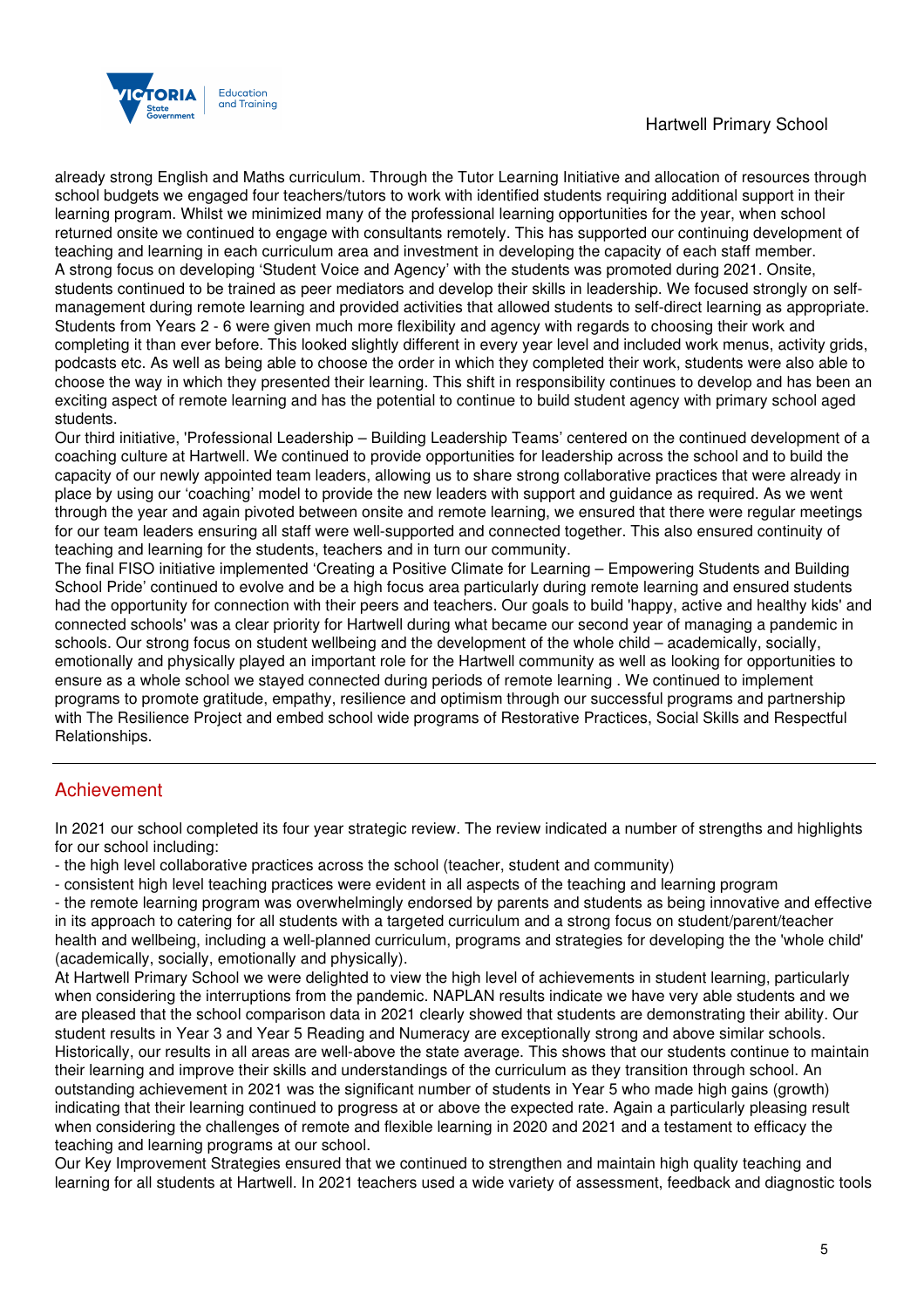# Hartwell Primary School



to support each individual student at their point of learning. We targeted differentiated groups of students for intervention and extension in literacy and numeracy and maintained small group work during face-to-face teaching online. In addition, our specialist and inquiry program (whilst continuing to be limited in 2021 due to the pandemic) provided a personalized, creative and engaging curriculum that catered for a range of learning styles, interests and cross-curricular learning. Individual Education Plans and Learning Support Plans (Behaviour) were provided across the school for specific short-term learning focuses for some students and to provide strategies to students to positively engage them in learning and the school environment. The Tutor Learning Initiative, implemented by four teachers provided targeted support across the school to assist with students who were identified as impacted in learning during remote and flexible learning. This highly successful program supported 88 identified students across the 2021 school year, all of whom made excellent growth in their learning and re-engaged positively with school and the curriculum. After a highly successful school review in 2021, Hartwell Primary School will implement three key improvement strategies, identified as our School's Strategic Plan (2021-2025). These three initiatives will continue to build on the successful teaching and learning model in the school.

Our aims for the next four years are:

- to optimize student learning growth in literacy and numeracy and to build the capability of students to be active learners

- to create an environment that empowers learners to be actively engaged and connected to their learning

- to strengthen the capabilities of students necessary to thrive, contribute and respond positively to the challenges and opportunities of life.

In 2022 we will continue to focus on personalizing student learning and increasing student agency within our collaborative team teaching model; building on our successful practices from 2021. Our shared goal is to ensure that all students reconnect and achieve in their learning. We aim enhance teacher knowledge of content, assessment practices and methodologies to achieve this. We will further develop our practices and resources so students and teachers can clearly identify the 'next' learning focus. This year we are using a number of strategies to further personalize the learning program in areas of extension (Program for Individual Enrichment), for students whose English is a Second Language, to further supports students on the PSD program and again provide small group tutoring for students whose learning may have been interrupted in 2021. Teachers will continue the development of learning goals through student conferencing and seeking feedback from other teachers and the students on their lessons and teaching strategies.

# Engagement

At Hartwell Primary School our Years 4, 5 and 6 students show a strong sense of connectedness. Our data from 2021 showed that 86% of our students felt positive and engaged whilst at school. This was well above state and similar schools indicating that our remote learning program was highly successful in continuing to provide a strong connection and students were confident when returning to onsite learning. Systems in place were successful in providing positive outcomes to families and students to minimize disruption where possible.

Overall student attendance is very good and we continue to promote the 'Every Day Counts' concept. In 2021 every effort was made to ensure all students were participating in learning and we have been delighted to see that our Student Absence Data is lower than the state and similar average, lower than our four year average. Overall attendance percentage is 97% for 2021; the most common reasons for non-attendance at Hartwell in 2021 were students who remained overseas, and sickness. The continued use of 'Restorative Practices' by all teachers has contributed significantly to the development and maintenance of positive relationships with students, and between staff and students.

One of our Key Improvement Strategies is to improve student engagement by further developing effective learning relationships. We do this through building teacher empathy and rapport and by encouraging students to have greater involvement in, and ownership of the learning process. This is being developed through increased student voice and agency, involving student goal setting and reflective practices, and the continuation of 'three way interviews' for senior students. All continue to contribute to greater student motivation, interest and commitment to tasks and as a whole student agency at Hartwell.

In 2021 we will continue to build parent, teacher and student understanding of the core school values, and to promote student leadership and engagement in the learning process as equal partners. We also continue our commitment to student leadership by ensuring all Year 6 students have a realistic and meaningful leadership role.

Throughout the period of remote and flexible learning, parents were afforded further transparency of teaching and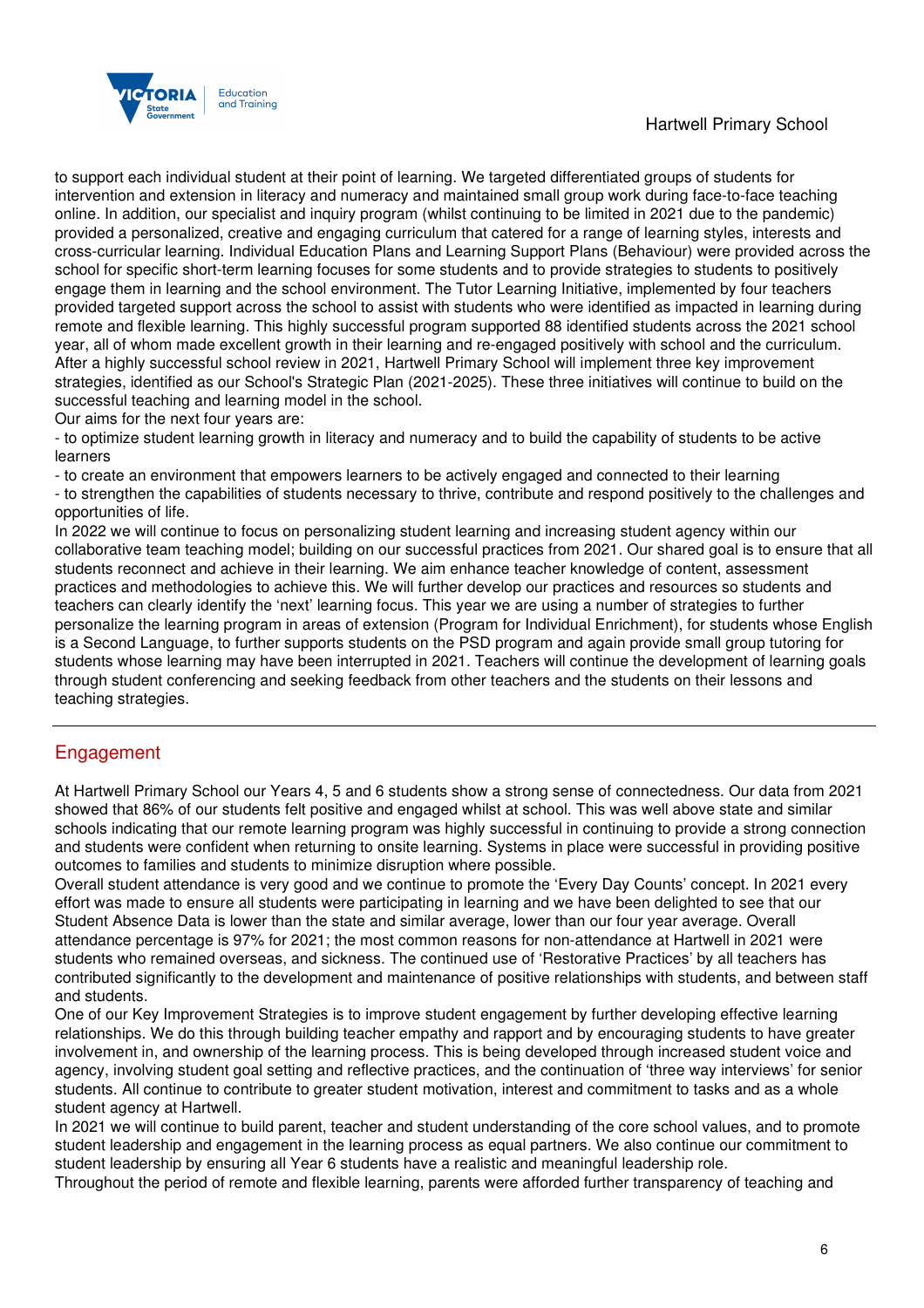

learning at Hartwell through remote learning and in particular face to face teaching. This considerably strengthened our parent partnership process for learning. A particular focus in 2022 will be greater and more active involvement of parents in the educative process. This will be done by continuing to offer parent education sessions and by ensuring regular communication about teaching and learning in all year levels and specialist areas. We hope to reconnect with our community by bringing parents into the learning environment through 'Parent Walk Throughs', parent information sessions and the further development of Individual Education Plans and parent/student interviews. The emphasis of these activities will be on building parent knowledge and understanding of the curriculum, the pedagogy used by teachers, and how they can contribute to their children's progress.

# **Wellbeing**

Hartwell Primary School has developed an approach to student wellbeing which ensures our students are cognitively successful, safe and healthy, have high emotional intelligence and are socially equipped to experience positive and respectful relationships.

Our Prep 'Ready, Set, Go' program continues to be highly successful for our students and is positively received by our parents. It prepares our youngest students for their first term of schooling. Through 'Discovery Learning' our Prep children have the opportunity to learn problem solving, independence, values and responsibility and continue to build on their pre-school experience. We continue to maintain strong links with our feeder pre-schools and kindergartens. The Prep/Year 6 buddy system also contributes to developing the social confidence of both Prep and Year 6 students. The 2021 program for transition for our Prep 2022 students was highly successful and well attended. One-to-one meetings, small transition groups and online virtual information sessions were held to ensure a positive start for school and provide familiarity for new families.

A 'Moving On Day', to familiarize students from Prep to Year 5 with their next year level was very successful and allowed a smooth start to their continuing education and a sense of confidence that there would be a return to normal school operations in 2022.

Our 2021 exiting Year 6 students were well prepared for secondary school through targeted activities and experiences throughout the year. The Year 6 graduation, together with a strong curriculum emphasis on personal development in terms 3 and 4, continues to assist with student wellbeing in the final year of primary school, and the development of confidence in each student, as he/she moves onto secondary school.

In 2022 we will continue to prioritize the wellbeing of our students, staff and community. Our school values and 'school wide positive behavior system' will continue to provide a consistent and high standard of student expectation to support the learning program. In turn our Wellbeing Curriculum and our continued participation in 'The Resilience Project', implementation and use of the Social Skills Program, Restorative Practices and work in the area of Respectful Relationships provide a strong framework for developing the 'whole child'. We continue to build students' skills in problem solving, gratitude and resilience and in the senior school year levels continue to build awareness of the importance of developing and using emotional intelligence. Across the school we will have a strong focus on building social skills, an area we have identified as being the most impacted over the last two years. Circle times to enable discussion and problem solving, experiences and collaborative activities will be utilized to support the connectedness of the students and build their social skills throughout the school year.

In 2022 we will again employ two part-time school nurses to ensure that the physical and emotional wellbeing of all students is a priority.

# Finance performance and position

When taking into consideration the 2021 school year and again our response to the Covid-19 pandemic, Hartwell Primary School proved to be financially stable and effectively utilized the budgets to ensure the teaching and learning programs and school buildings and grounds were well-resourced and managed. The 2021 Financial Position includes the Student Resource Package (staff salaries). All figures are consistent with those in recent years and the school has a credit surplus due to steady enrolments and the careful management of the employment of staff.

Again fundraising activities were minimized due to Covid-19 restrictions in 2021, but we were delighted that our school lap-a-thon (our major fundraiser for this year) went ahead and together the community raised \$45,000. We look forward to retuning to these important fundraising events in 2022.

As a result of well managed budgets, we were able to upgrade the school front garden, complete payments on our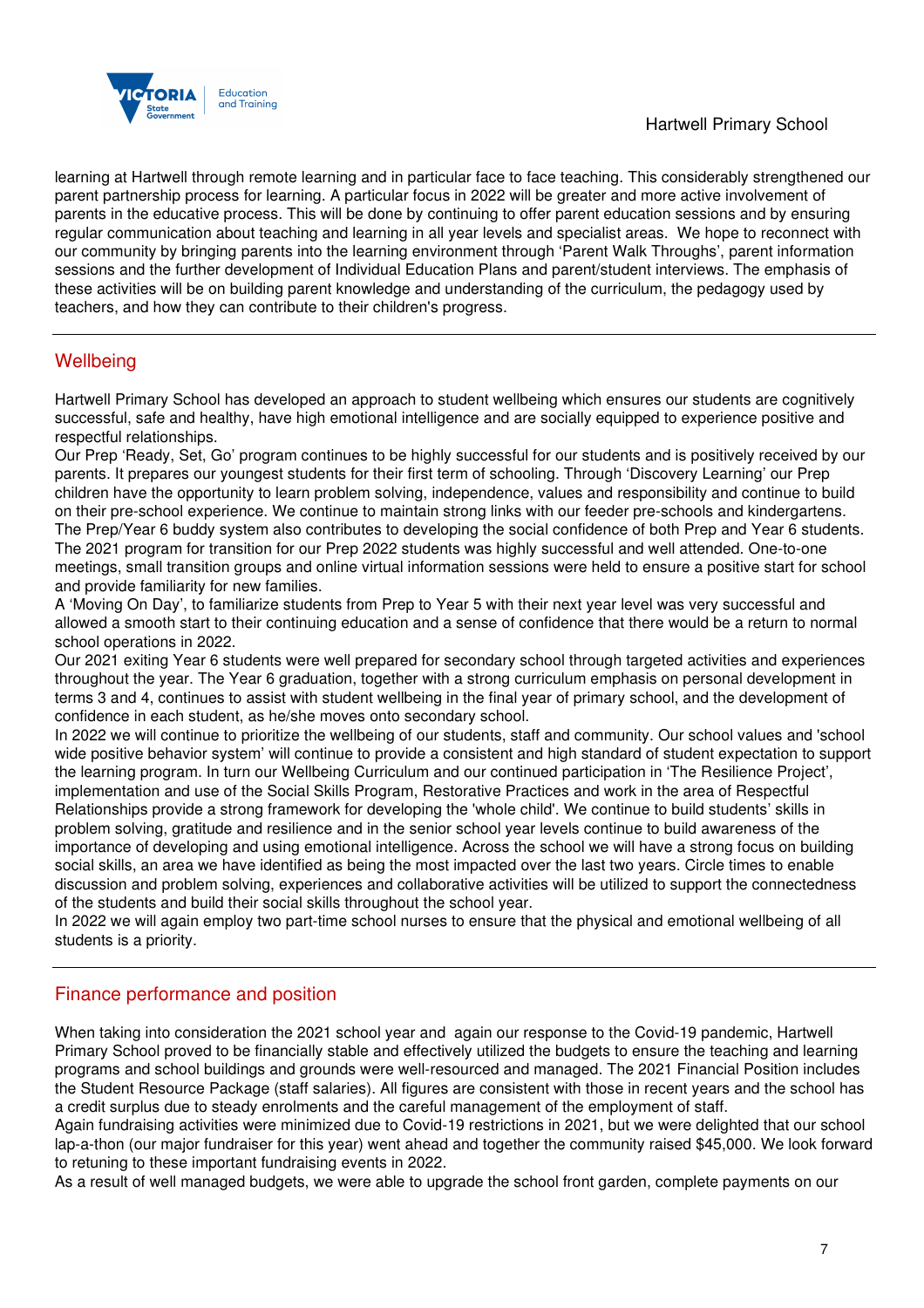

newest installation of synthi-turf on the top oval, renewed and increased devices through leases for our ICT equipment, maintained the upkeep of the school buildings and grounds, put in place a program for the extension of students ensured and again prioritized the health and wellbeing of the students and staff by spending \$71,000 on safe OHS Covid-19 practices.

A total of more than \$120,000 was spent on staff professional learning, which is more than the amount detailed in this report. School Council and the parent community continue to support teacher development, as they believe this is vital if we are to improve our students' learning opportunities. The school received \$5,000 equity funding which was used to provide specialized learning resources for our PSD students and in particular for those students when remote learning. Finally, I would like to thank the School Council and in particular the Finance Committee for their support in 2021, especially David Moloney (Treasurer) and Jenny Martin (School Council President).

### **For more detailed information regarding our school please visit our website at https://www.hartwellps.vic.edu.au**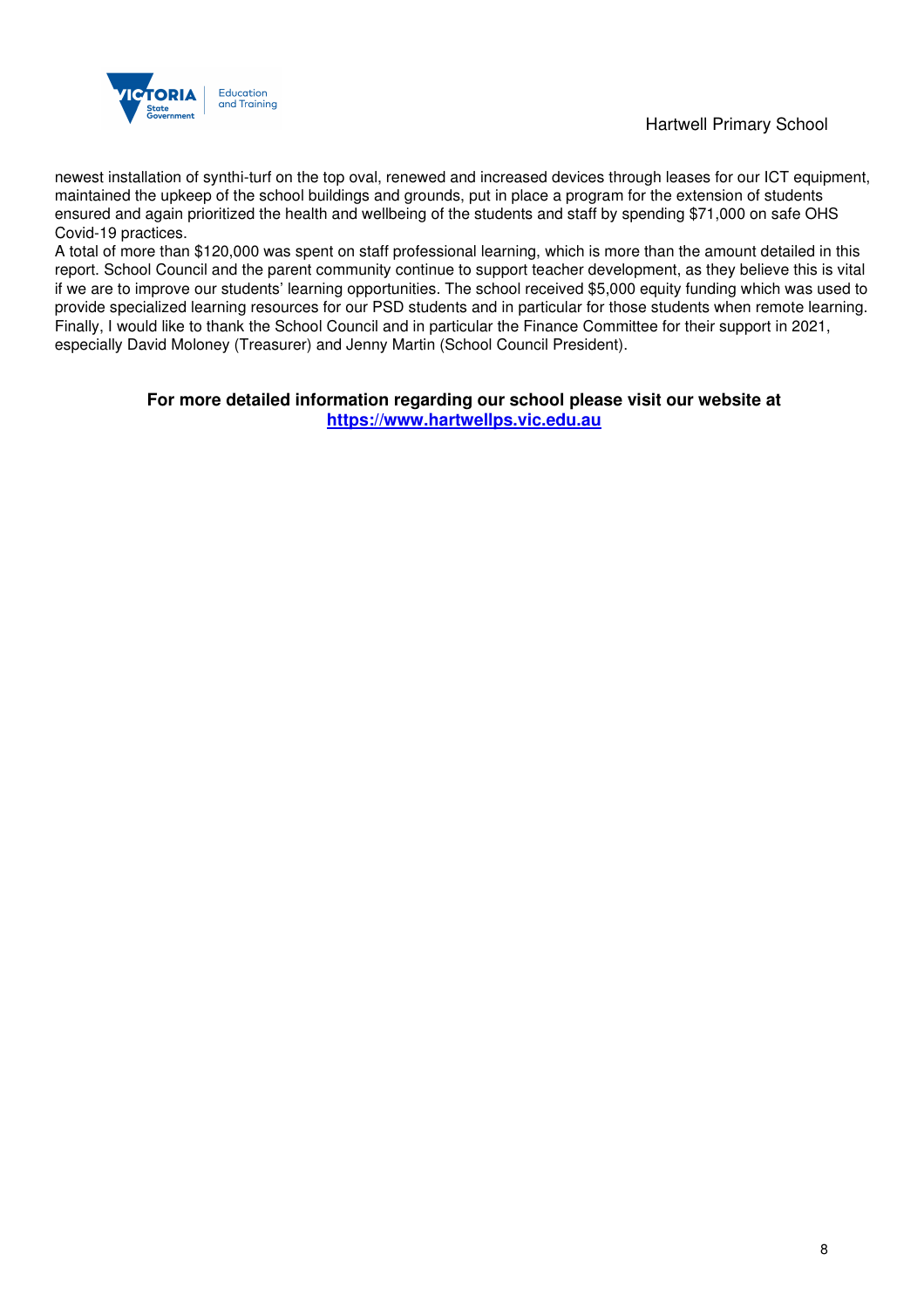

# **Performance Summary**

The Performance Summary for government schools provides an overview of how this school is contributing to the objectives of the Education State and how it compares to other Victorian government schools.

All schools work in partnership with their school community to improve outcomes for children and young people. Sharing this information with parents and the wider school community helps to support community engagement in student learning, a key priority of the Framework for Improving Student Outcomes.

Refer to the 'How to read the Annual Report' section for help on how to interpret this report.

# SCHOOL PROFILE

#### **Enrolment Profile**

A total of 661 students were enrolled at this school in 2021, 323 female and 338 male.

18 percent of students had English as an additional language and 0 percent were Aboriginal or Torres Strait Islander.

#### **Overall Socio-Economic Profile**

The overall school's socio-economic profile is based on the school's Student Family Occupation and Education index (SFOE).

SFOE is a measure of socio-educational disadvantage of a school, based on educational and employment characteristics of the parents/carers of students enrolled at the school. Possible SFOE band values are: Low, Low-Medium, Medium and High. A 'Low' band represents a low level of socio-educational disadvantage, a 'High' band represents a high level of socio-educational disadvantage.

This school's SFOE band value is: Low

#### **Parent Satisfaction Summary**

The percent endorsement by parents on their school satisfaction level, as reported in the annual Parent Opinion Survey.

Percent endorsement indicates the percent of positive responses (agree or strongly agree) from parents who responded to the survey.



#### **School Staff Survey**

The percent endorsement by staff on School Climate, as reported in the annual School Staff Survey.

Percent endorsement indicates the percent of positive responses (agree or strongly agree) from staff who responded to the survey. Data is suppressed for schools with three or less respondents to the survey for confidentiality reasons.

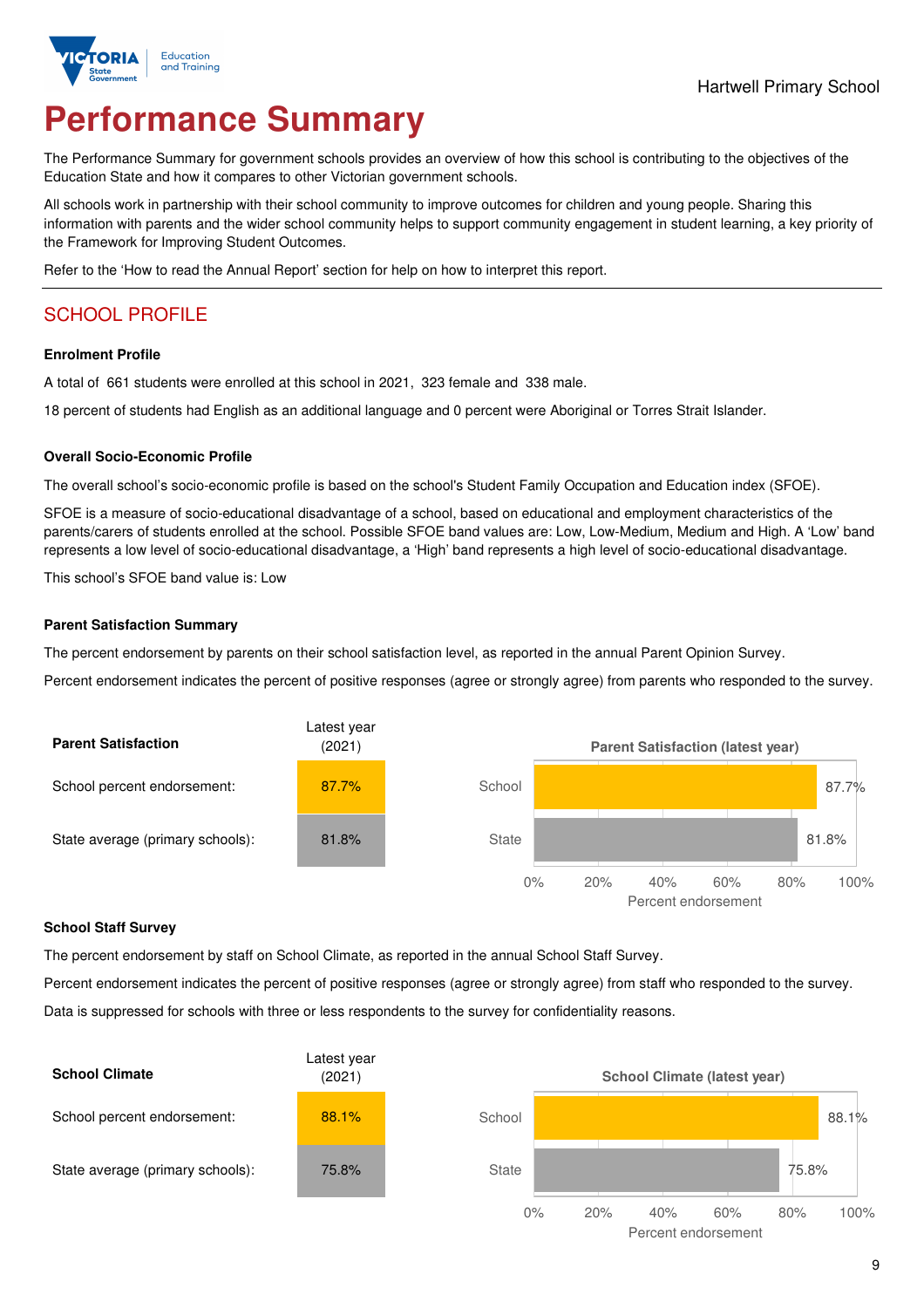

# ACHIEVEMENT

**Key: 'Similar Schools' are a group of Victorian government schools that are like this school, taking into account the school's socioeconomic background of students, the number of non-English speaking students and the size and location of the school.** 

#### **Teacher Judgement of student achievement**

Percentage of students working at or above age expected standards in English and Mathematics.



Percent students at or above age expected level

| <b>Mathematics</b><br>Years Prep to 6                             | Latest year<br>(2021) |
|-------------------------------------------------------------------|-----------------------|
| School percent of students at or above age<br>expected standards: | 98.7%                 |
| Similar Schools average:                                          | 95.9%                 |
| State average:                                                    | 84.9%                 |

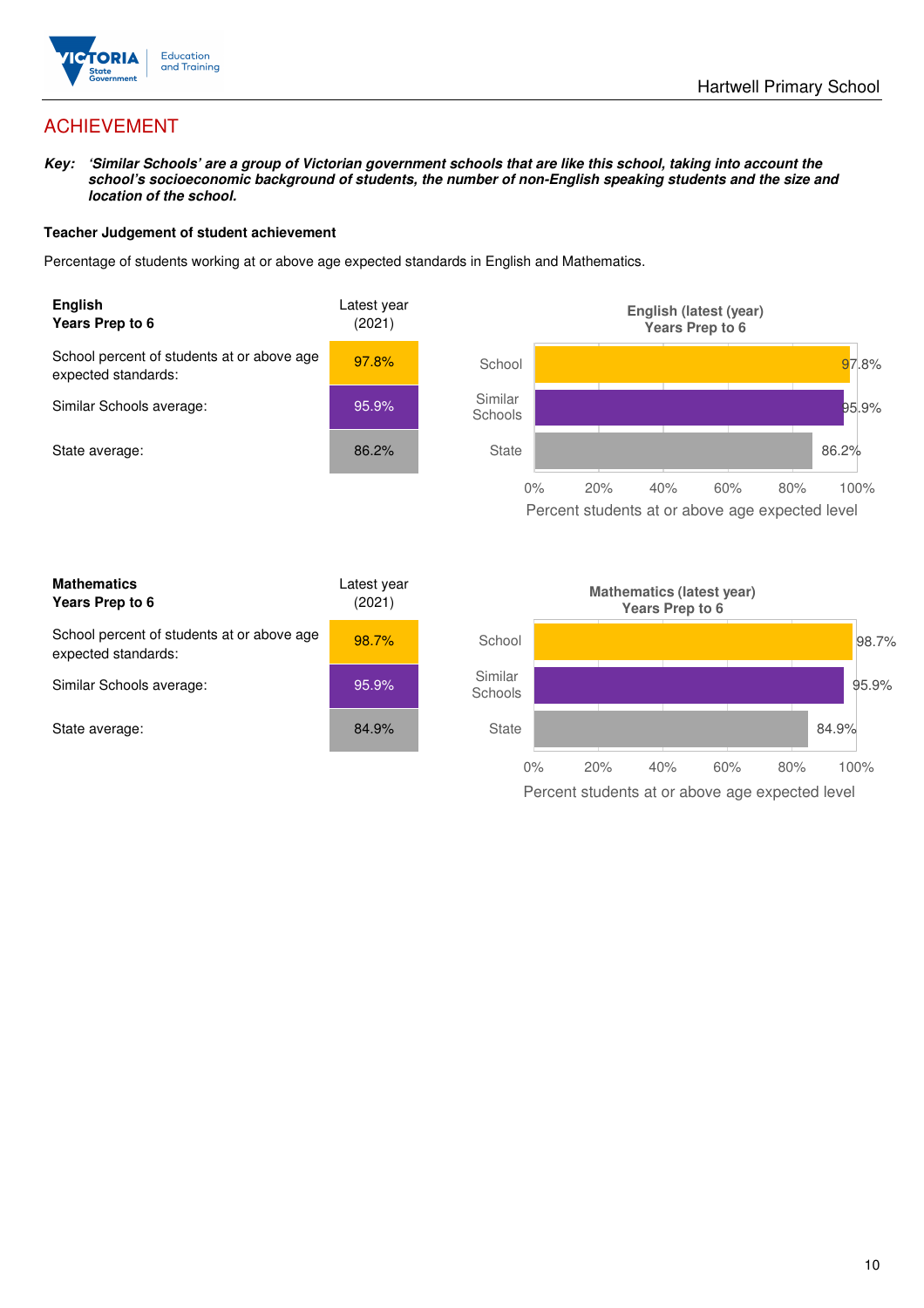

# ACHIEVEMENT (continued)

**Key: 'Similar Schools' are a group of Victorian government schools that are like this school, taking into account the school's socioeconomic background of students, the number of non-English speaking students and the size and location of the school.** 

#### **NAPLAN**

Percentage of students in the top three bands of testing in NAPLAN.

Note: NAPLAN tests were not conducted in 2020, hence the 4-year average is the average of 2018, 2019 and 2021 data.

| Reading<br>Year <sub>3</sub>                      | Latest year<br>(2021) | 4-year<br>average |                    | <b>NAPLAN Reading (latest year)</b><br>Year <sub>3</sub>                   |
|---------------------------------------------------|-----------------------|-------------------|--------------------|----------------------------------------------------------------------------|
| School percent of students in<br>top three bands: | 93.5%                 | 92.1%             | School             | 93.5%                                                                      |
| Similar Schools average:                          | 91.1%                 | 90.7%             | Similar<br>Schools | 91.1%                                                                      |
| State average:                                    | 76.9%                 | 76.5%             | <b>State</b>       | 76.9%                                                                      |
|                                                   |                       |                   | $0\%$              | 40%<br>60%<br>100%<br>20%<br>80%<br>Percent of students in top three bands |
| Reading<br>Year 5                                 | Latest year<br>(2021) | 4-year<br>average |                    | <b>NAPLAN Reading (latest year)</b><br>Year 5                              |
| School percent of students in<br>top three bands: | 90.2%                 | 85.9%             | School             | 90.2%                                                                      |
| Similar Schools average:                          | 86.9%                 | 84.4%             | Similar<br>Schools | 86.9%                                                                      |
| State average:                                    | 70.4%                 | 67.7%             | <b>State</b>       | 70.4%                                                                      |
|                                                   |                       |                   | $0\%$              | 100%<br>20%<br>40%<br>60%<br>80%<br>Percent of students in top three bands |
| <b>Numeracy</b><br>Year <sub>3</sub>              | Latest year<br>(2021) | 4-year<br>average |                    | <b>NAPLAN Numeracy (latest year)</b><br>Year <sub>3</sub>                  |
| School percent of students in<br>top three bands: | 90.2%                 | 90.5%             | School             | 90.2%                                                                      |
| Similar Schools average:                          | 86.4%                 | 86.9%             | Similar<br>Schools | 86.4%                                                                      |
| State average:                                    | 67.6%                 | 69.1%             | <b>State</b>       | 67.6%                                                                      |
|                                                   |                       |                   | $0\%$              | 100%<br>20%<br>40%<br>60%<br>80%<br>Percent of students in top three bands |
| <b>Numeracy</b><br>Year 5                         | Latest year<br>(2021) | 4-year<br>average |                    | <b>NAPLAN Numeracy (latest year)</b><br>Year <sub>5</sub>                  |
| School percent of students in<br>top three bands: | 85.7%                 | 83.1%             | School             | 85.7%                                                                      |
| Similar Schools average:                          | 82.5%                 | 80.4%             | Similar<br>Schools | 82.5%                                                                      |
| State average:                                    | 61.6%                 | 60.0%             | <b>State</b>       | 61.6%                                                                      |
|                                                   |                       |                   | $0\%$              | 20%<br>40%<br>60%<br>80%<br>100%                                           |

Percent of students in top three bands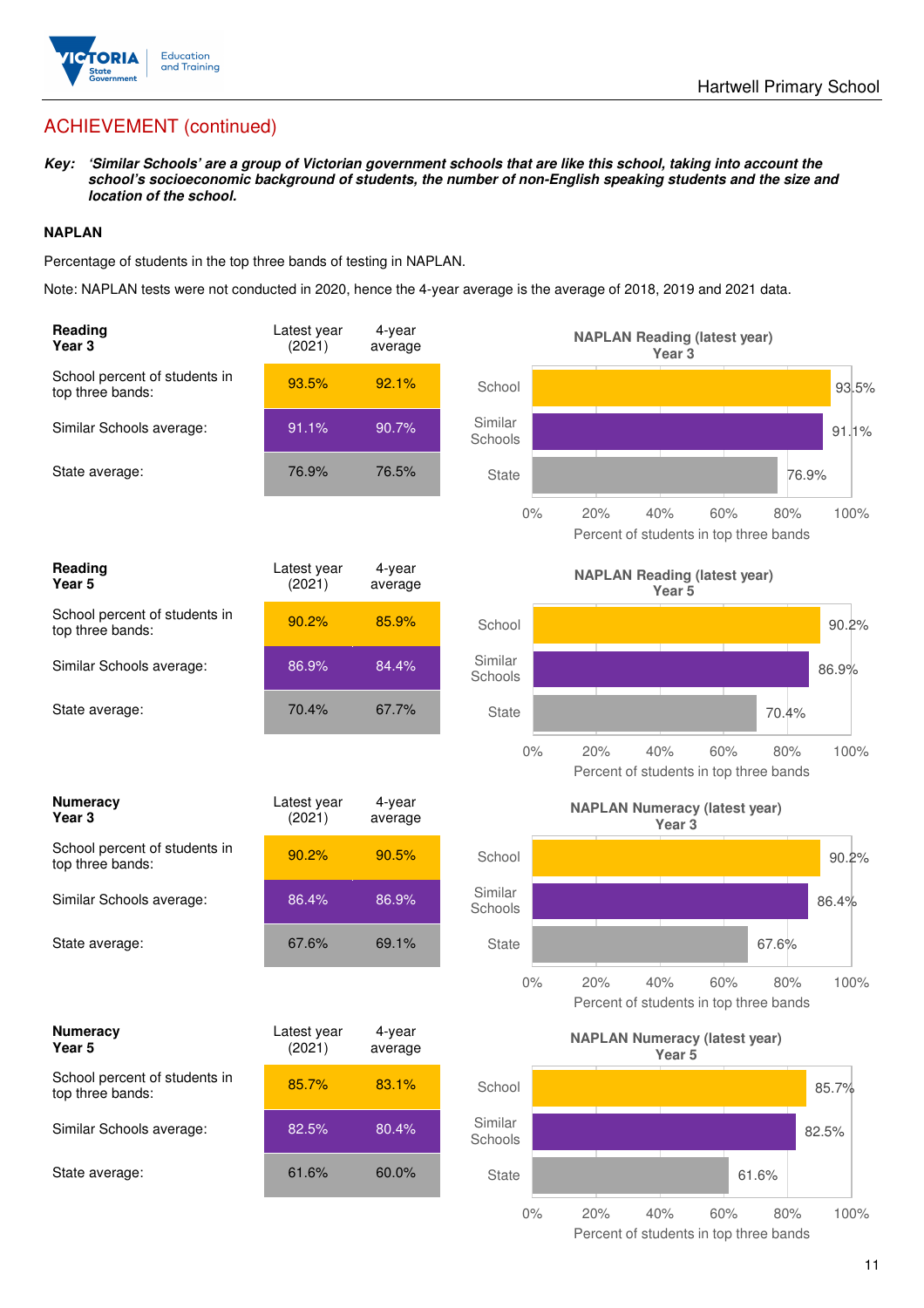

## Hartwell Primary School

# ACHIEVEMENT (continued)

### **NAPLAN Learning Gain**

NAPLAN learning gain is determined by comparing a student's current year result relative to the results of all 'similar' Victorian students (i.e., students in all sectors in the same year level who had the same score two years prior). If the current year result is in the top 25 percent, their gain level is categorised as 'High'; middle 50 percent is 'Medium'; bottom 25 percent is 'Low'.

#### **Learning Gain Year 3 (2019) to Year 5 (2021)**



**BLow Gain** Medium Gain **High Gain**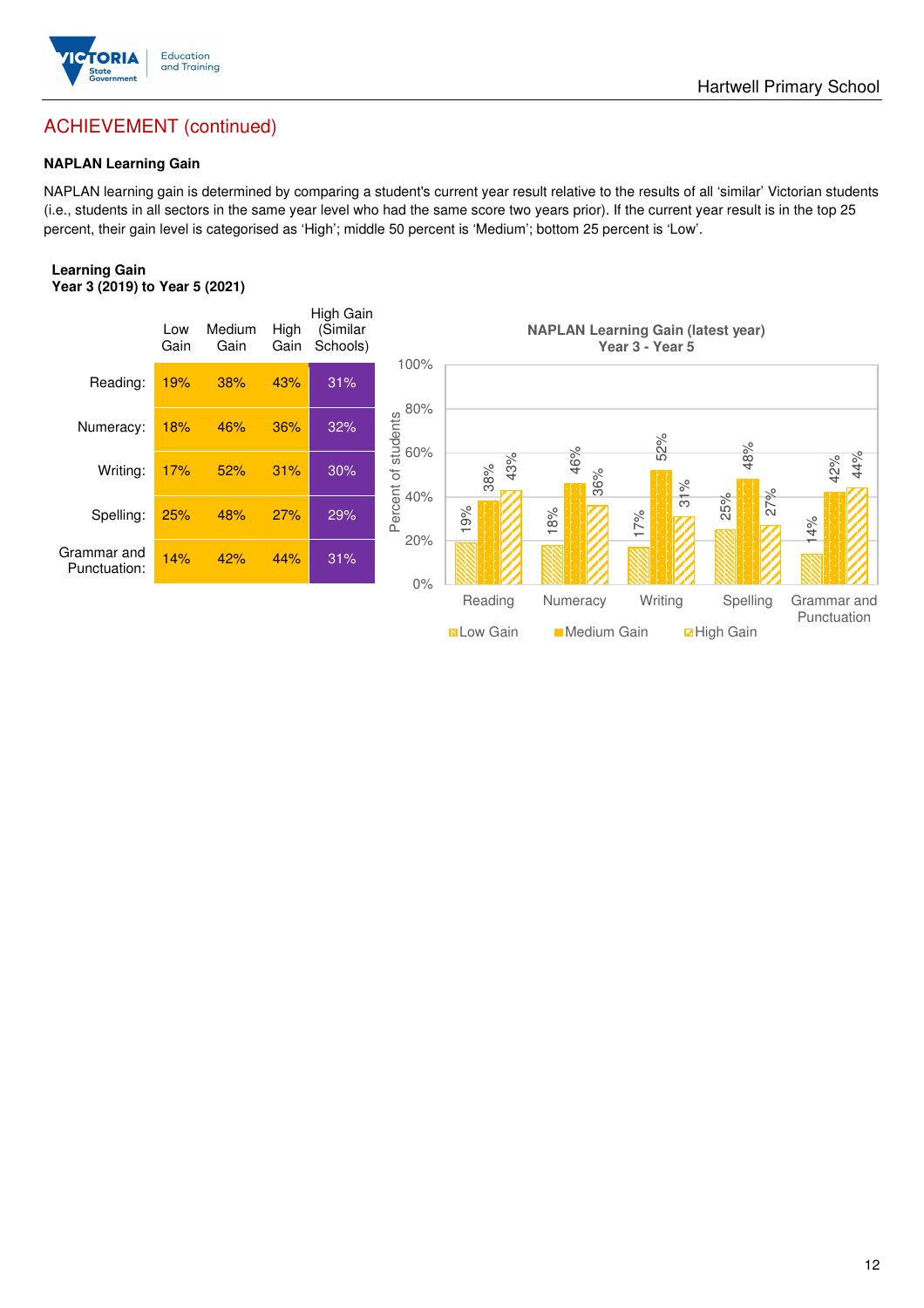

# ENGAGEMENT

**Key: 'Similar Schools' are a group of Victorian government schools that are like this school, taking into account the school's socioeconomic background of students, the number of non-English speaking students and the size and location of the school.** 

#### **Average Number of Student Absence Days**

Absence from school can impact on students' learning. Common reasons for non-attendance include illness and extended family holidays. Absence and attendance data in 2020 and 2021 may have been influenced by COVID-19.



#### **Attendance Rate (latest year)**

|                                             | Prep | Year <sup>+</sup> | Year 2 | Year 3 | Year 4 | Year 5 | Year 6 |
|---------------------------------------------|------|-------------------|--------|--------|--------|--------|--------|
| Attendance Rate by year level<br>$(2021)$ : | 97%  | 96%               | 97%    | 96%    | 96%    | 96%    | 97%    |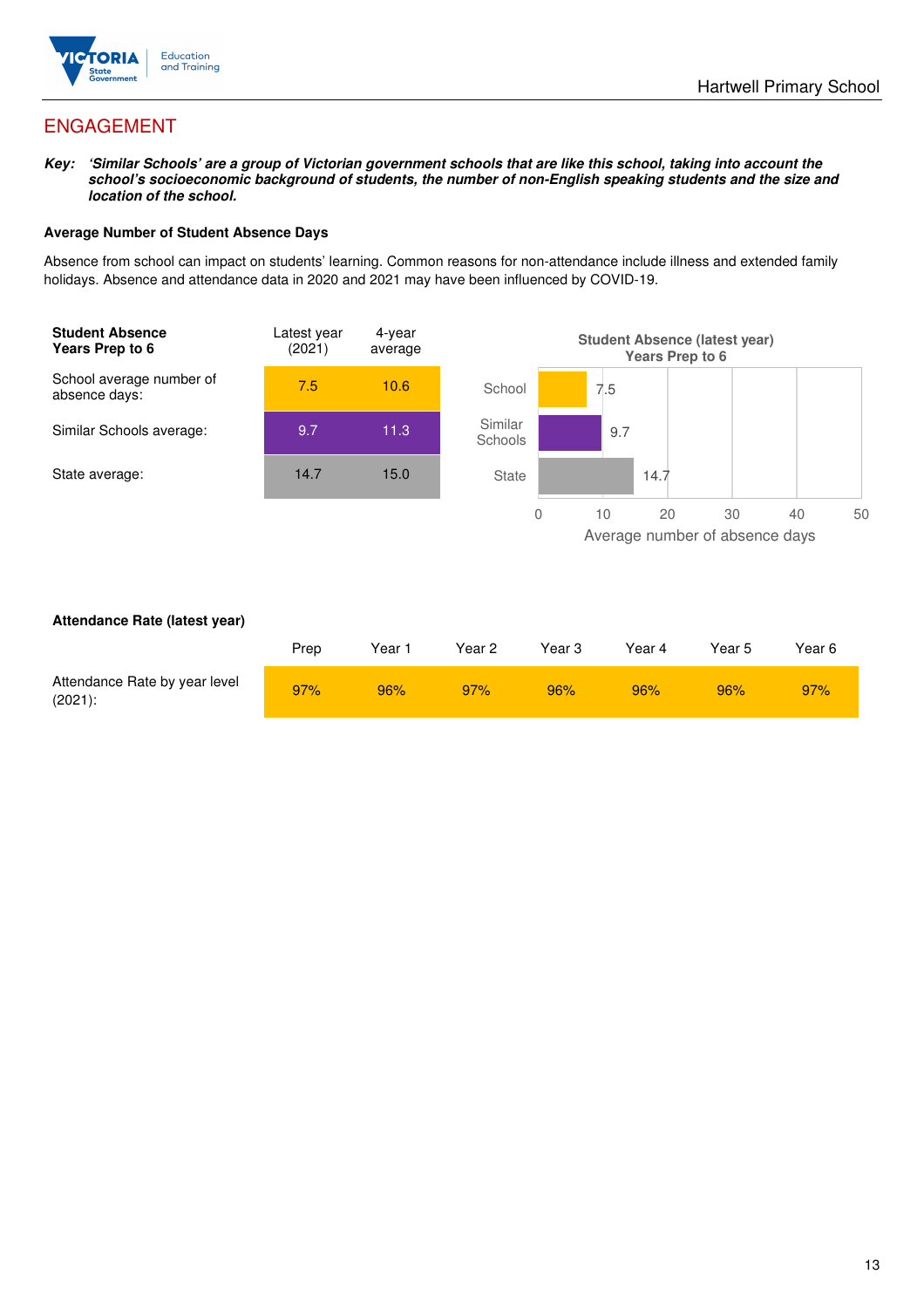

# **WELLBEING**

**Key: 'Similar Schools' are a group of Victorian government schools that are like this school, taking into account the school's socioeconomic background of students, the number of non-English speaking students and the size and location of the school.** 

#### **Student Attitudes to School – Sense of Connectedness**

The percent endorsement on Sense of Connectedness factor, as reported in the Attitudes to School Survey completed annually by Victorian government school students, indicates the percent of positive responses (agree or strongly agree).



Due to lower participation rates, differences in the timing of the survey/length of survey period and the general impact of Covid19 across 2020 and 2021, data are often not comparable with previous years or within similar school groups. Care should be taken when interpreting these results.



#### **Student Attitudes to School – Management of Bullying**

The percent endorsement on Management of Bullying factor, as reported in the Attitudes to School Survey completed annually by Victorian government school students, indicates the percent of positive responses (agree or strongly agree).

| <b>Management of Bullying</b><br>Years 4 to 6 | Latest year<br>(2021) | 4-year<br>average |  |
|-----------------------------------------------|-----------------------|-------------------|--|
| School percent endorsement:                   | <b>78.6%</b>          | 82.4%             |  |
| Similar Schools average:                      | 77.9%                 | 79.6%             |  |
| State average:                                | 78.4%                 | 79.7%             |  |

Due to lower participation rates, differences in the timing of the survey/length of survey period and the general impact of Covid19 across 2020 and 2021, data are often not comparable with previous years or within similar school groups. Care should be taken when interpreting these results.

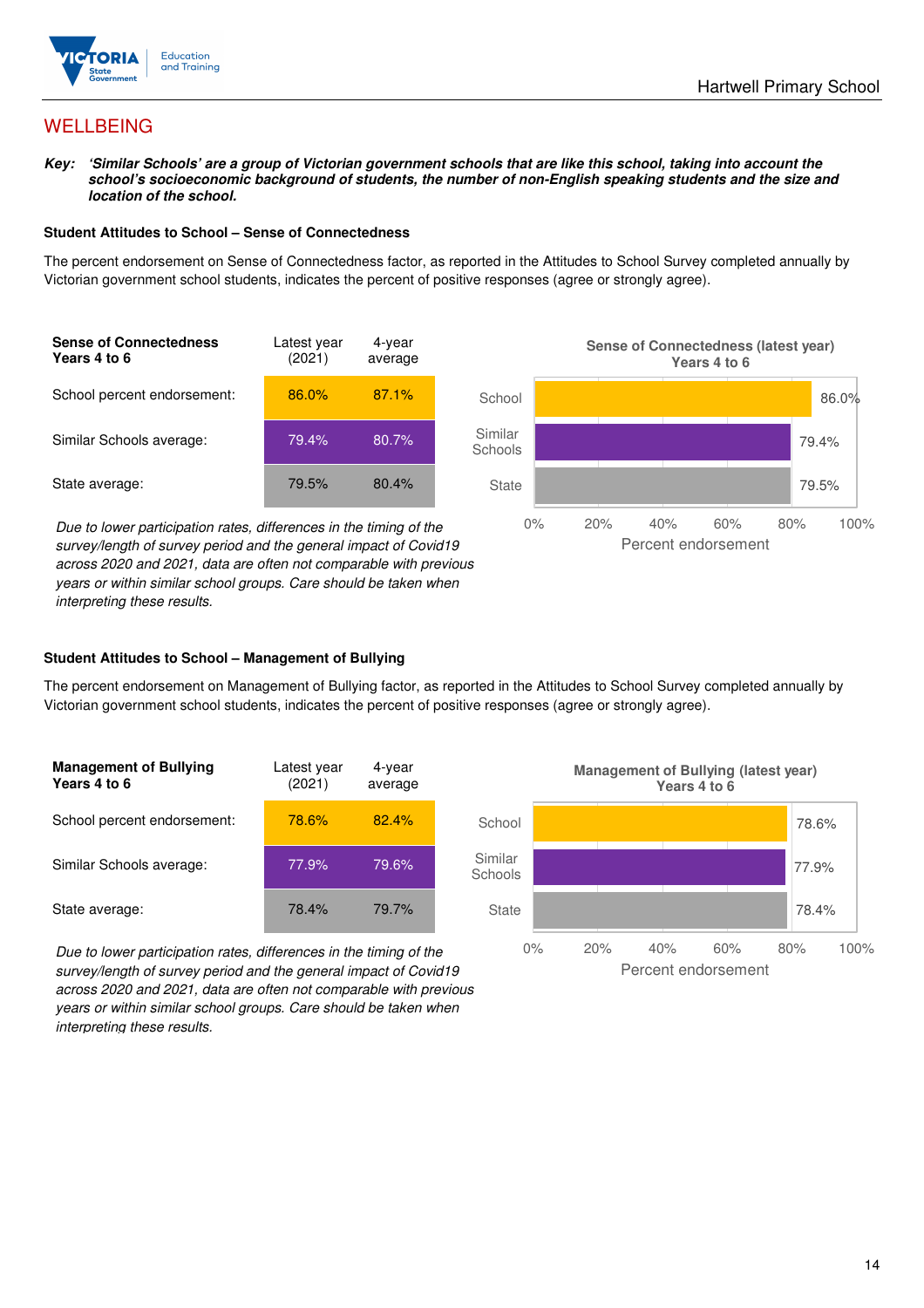

# **Financial Performance and Position**

FINANCIAL PERFORMANCE - OPERATING STATEMENT SUMMARY FOR THE YEAR ENDING 31 DECEMBER, 2021

| <b>Revenue</b>                  | <b>Actual</b> |
|---------------------------------|---------------|
| <b>Student Resource Package</b> | \$5,180,100   |
| Government Provided DET Grants  | \$439,403     |
| Government Grants Commonwealth  | \$16,840      |
| Government Grants State         | \$0           |
| Revenue Other                   | \$7,211       |
| <b>Locally Raised Funds</b>     | \$959,907     |
| <b>Capital Grants</b>           | \$0           |
| <b>Total Operating Revenue</b>  | \$6,603,461   |

| Equity $1$                                          | <b>Actual</b> |
|-----------------------------------------------------|---------------|
| Equity (Social Disadvantage)                        | \$5,000       |
| Equity (Catch Up)                                   | \$0           |
| <b>Transition Funding</b>                           | \$0           |
| Equity (Social Disadvantage – Extraordinary Growth) | \$0           |
| <b>Equity Total</b>                                 | \$5,000       |

| <b>Expenditure</b>                    | <b>Actual</b> |
|---------------------------------------|---------------|
| Student Resource Package <sup>2</sup> | \$5,026,551   |
| Adjustments                           | \$0           |
| <b>Books &amp; Publications</b>       | \$5,653       |
| Camps/Excursions/Activities           | \$230,830     |
| <b>Communication Costs</b>            | \$3,997       |
| Consumables                           | \$134,247     |
| Miscellaneous Expense <sup>3</sup>    | \$17,847      |
| Professional Development              | \$45,632      |
| Equipment/Maintenance/Hire            | \$101,973     |
| <b>Property Services</b>              | \$232,169     |
| Salaries & Allowances <sup>4</sup>    | \$251,727     |
| <b>Support Services</b>               | \$110,535     |
| Trading & Fundraising                 | \$61,580      |
| Motor Vehicle Expenses                | \$0           |
| <b>Travel &amp; Subsistence</b>       | \$0           |
| <b>Utilities</b>                      | \$48,794      |
| <b>Total Operating Expenditure</b>    | \$6,271,537   |
| <b>Net Operating Surplus/-Deficit</b> | \$331,924     |
| <b>Asset Acquisitions</b>             | \$0           |

(1) The equity funding reported above is a subset of the overall revenue reported by the school.

(2) Student Resource Package Expenditure figures are as of 24 Feb 2022 and are subject to change during the reconciliation process.

(3) Miscellaneous Expenses include bank charges, administration expenses, insurance and taxation charges.

(4) Salaries and Allowances refers to school-level payroll.